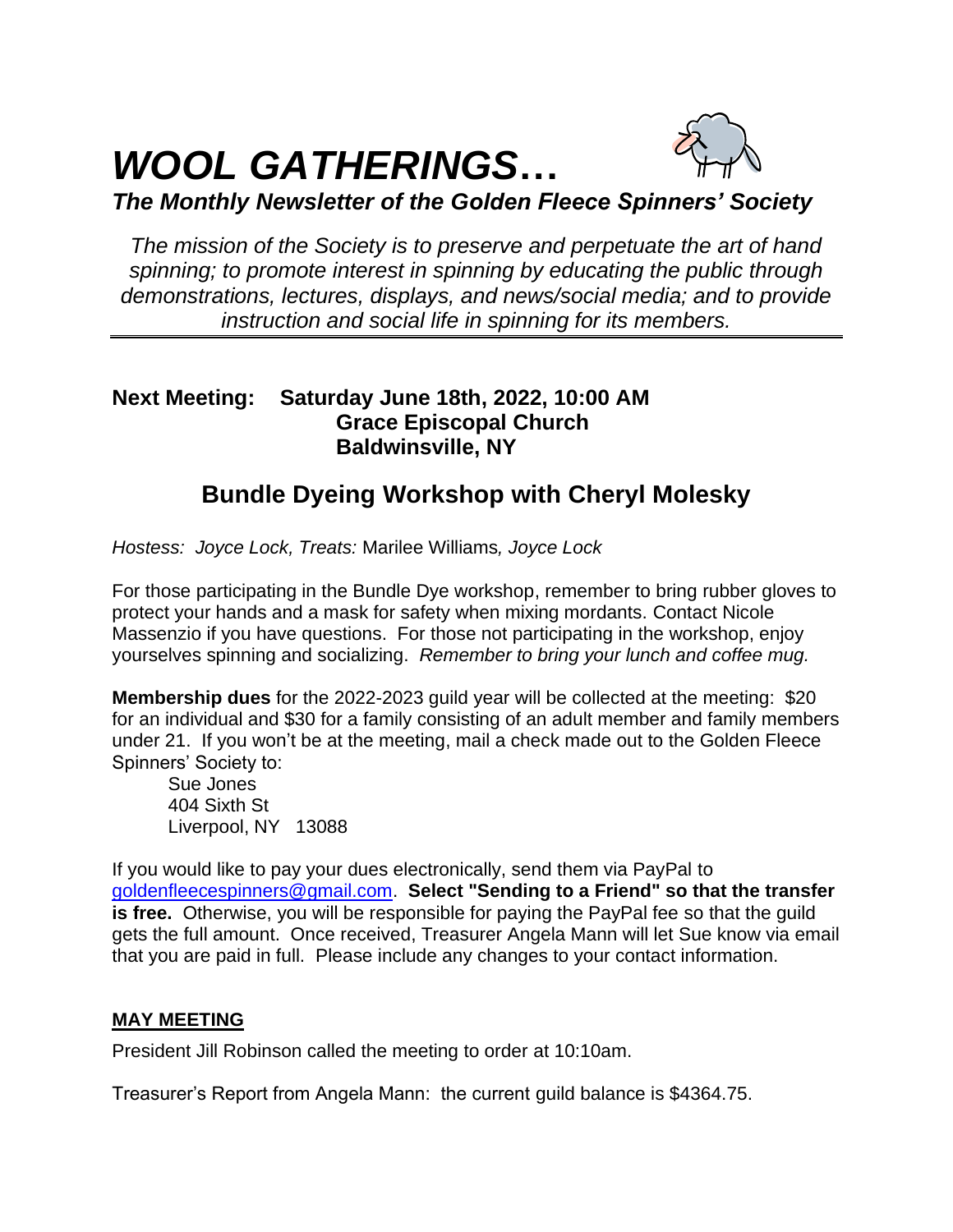Jill welcomed members and visitors and summarized the church's Covid protocols. She also reminded all about name tags, the hostess and treats signup sheet, the signup for demonstrating at the CNY Fiber Arts Festival in Bouckville (see Joyce Lock), and the signup for demonstrating at the State Fair Wool Center (see Linda Miller).

Demonstrations at the Seven Acres Alpaca Farm in Phoenix Shearing Day are cancelled for this year, but the situation looks good with appropriate shelter.

As no one has expressed an interest in running for office and the incumbents are willing to stay, a yea or nay vote reelected the serving officers with no nays.

Bundle Dyeing material fees are due today. PayPal payments must be sent using the "Sending to a Friend" option so that the guild gets the entire amount. Members using PayPal are responsible for making up for shortages caused by PayPal fees.

#### **Announcements**

Next year is the 50th anniversary of the Maryland Sheep and Wool Show. Anyone interested should start making reservations to stay in the area soon.

The meeting ended at 10:15am and the Great Auction began.

**Events for your Calendar** (\* indicates events we provide spinning demonstrations) June 11-12, 2022 CNY Fiber Arts Festival, Bouckville, NY\*

**2021-2022 Calendar and Program Plan** (at the Church Unless Otherwise Noted)

| September 18, 2021<br>October 23, 2021 | Welcome to New Members, Luncheon, Market Day<br>Heritage Breed Study: Columbia |
|----------------------------------------|--------------------------------------------------------------------------------|
| November 20, 2021                      | <b>Charity Knit and Crochet</b>                                                |
| December 18, 2021                      | <b>Holiday Party</b>                                                           |
|                                        |                                                                                |
| <b>January 15, 2022</b>                | <b>Roc Day Celebration</b>                                                     |
| February 19, 2022                      | Fiber Travels in India with Marilyn Romatka (Zoom)                             |
| March 19, 2022                         | Sheep Breed Bingo                                                              |
| April 16, 2022                         | Shetland Sheep with Deb Robson (Zoom)                                          |
| April 30, 2022                         | Fiber Frolic at Beaver Lake Nature Center                                      |
| May 21, 2020                           | <b>Guild Auction</b>                                                           |
| June 18, 2022                          | <b>Bundle Dyeing Workshop</b>                                                  |
| July 16, 2022                          | Open Spin, Onondaga Lake Park                                                  |
| August 20, 2022                        | Open Spin, Onondaga Lake Park                                                  |
| August 27-28, 2022                     | Guild Weekend at the NYS Fair Wool Center                                      |